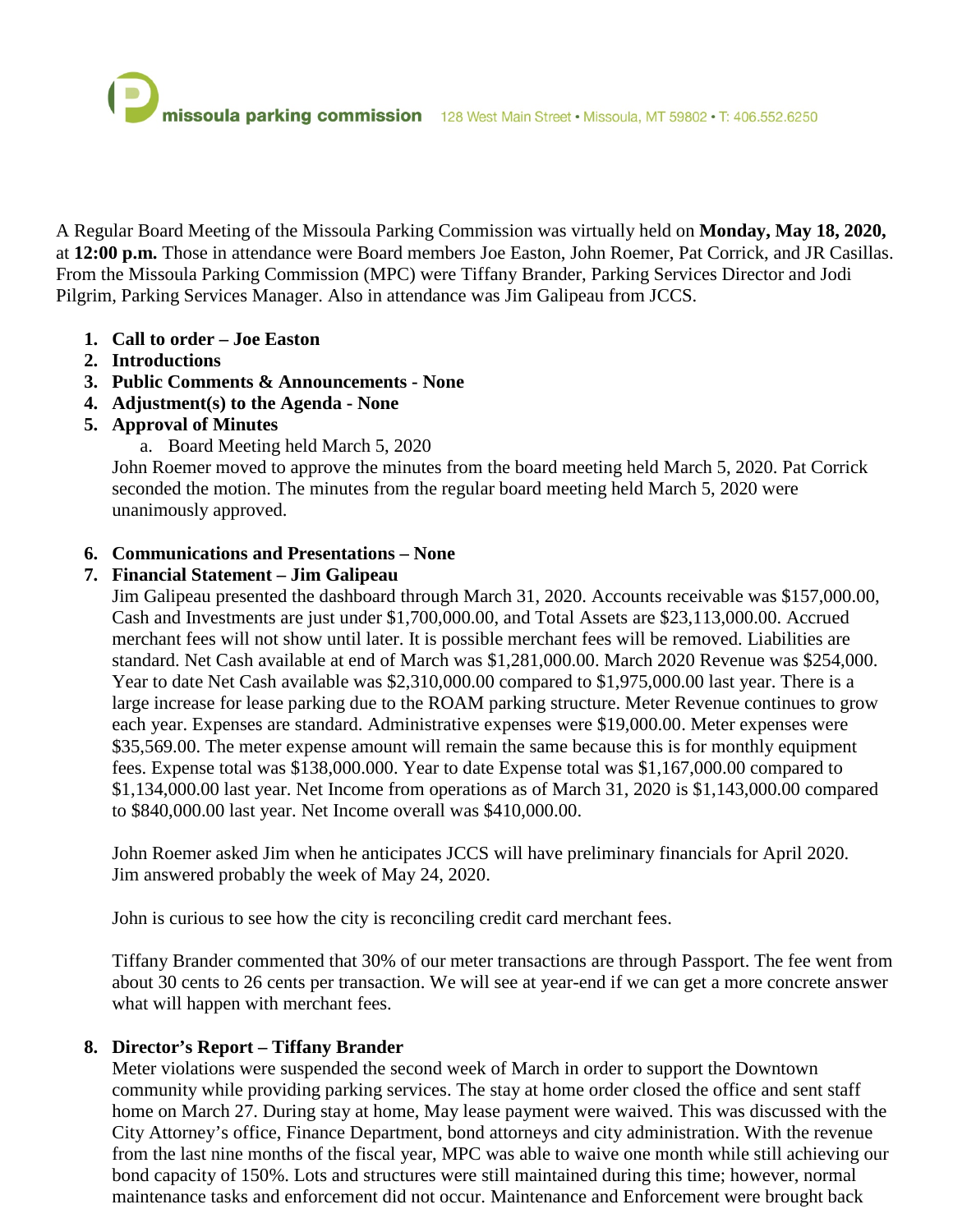online on May 4. The administrative team is currently working from home. From May 4 – May 18 one enforcement officer has been focusing solely on safety violations. Free parking was offered from May 1 – May 18. Regular enforcement resumed May 18. The Maintenance team has cleaned all lots and is currently working on landscaping. Meters and gating equipment are being sanitized daily.

Jodi Pilgrim is working with Passport and the Downtown association to promote Passport validations. Passport validations are an option for Downtown businesses to pay parking for delivery vehicles or people carrying out food.

The International Parking & Mobility Institute conference was cancelled for June 2020. There will be a virtual platform for online classes and networking. The Pacific Intermountain Parking & Transportation Association conference was cancelled.

Residential Parking Permits for FY21 will be available to obtain through an online portal.

Jodi is working with Passport to create a pre-pay option to pay metered parking as early as 10:30PM for the following day. This is useful for Downtown residents who work late at night.

Resolutions approved at the March 5, 2020 board meeting are posted on the MPC website.

Extend-by-Phone will no longer be an option as of May 31, 2020 when paying at the meter. Less than 1% of transactions are Extend-by-Phone. This service is an additional \$5 per month per meter. This saves us approximately \$8,000.00 a year. Passport provides a more user-friendly interaction for mobile payment.

Video surveillance for the garages will soon be active for the safety of gating equipment when we move to gates down 24 hours a day. Jodi Pilgrim explained that all cameras were installed in Park Place in early March and will remain covered until signage is posted. We are working with Big Bear Signs to get proper signage to notify the public of cameras. Systems Northwest will finish installation in Central Park on May 19. The control units and software for Park Place and Central will be installed on May 20. We will work with Systems Northwest to provide training to MPC staff.

John Roemer asked Jodi if the surveillance would be monitored during work hours. Jodi answered that camera footage will be viewed as needed.

John and JR Casillas asked how much footage is stored at a time.

Tiffany answered that the policy currently includes a thirty-day retention policy. There are requirements for who can access it, how it can be accessed, and where it is stored.

Tiffany informed the Board that the North Riverside Parks and Trails Plan has been launched. This plan will have a significant impact on riverside parking in the next ten years.

Joe asked Tiffany to further explain MPC's decision to suspend enforcement and waiver of May lease payment.

Tiffany explained that in mid-March, there was a significant decrease in the number of people coming downtown. Without maintenance or enforcement, we were unable to sanitize the meters and we were unable to enforce parking. As a Parking Commission, we are self-funded and all parking services are paid by parking revenue. About half of the revenue comes from meter payments. The meters and Passport were still available to make payments, but it was not required. Our bond covenants do not take into account available cash balance. It is directly related to our operating revenue for the fiscal year. FY21's expenses will be closely budgeted because we do not know what our revenues will look like. FY20 reached a capacity where it was comfortable to pay debts and obligations and continue to provide a service to the Downtown.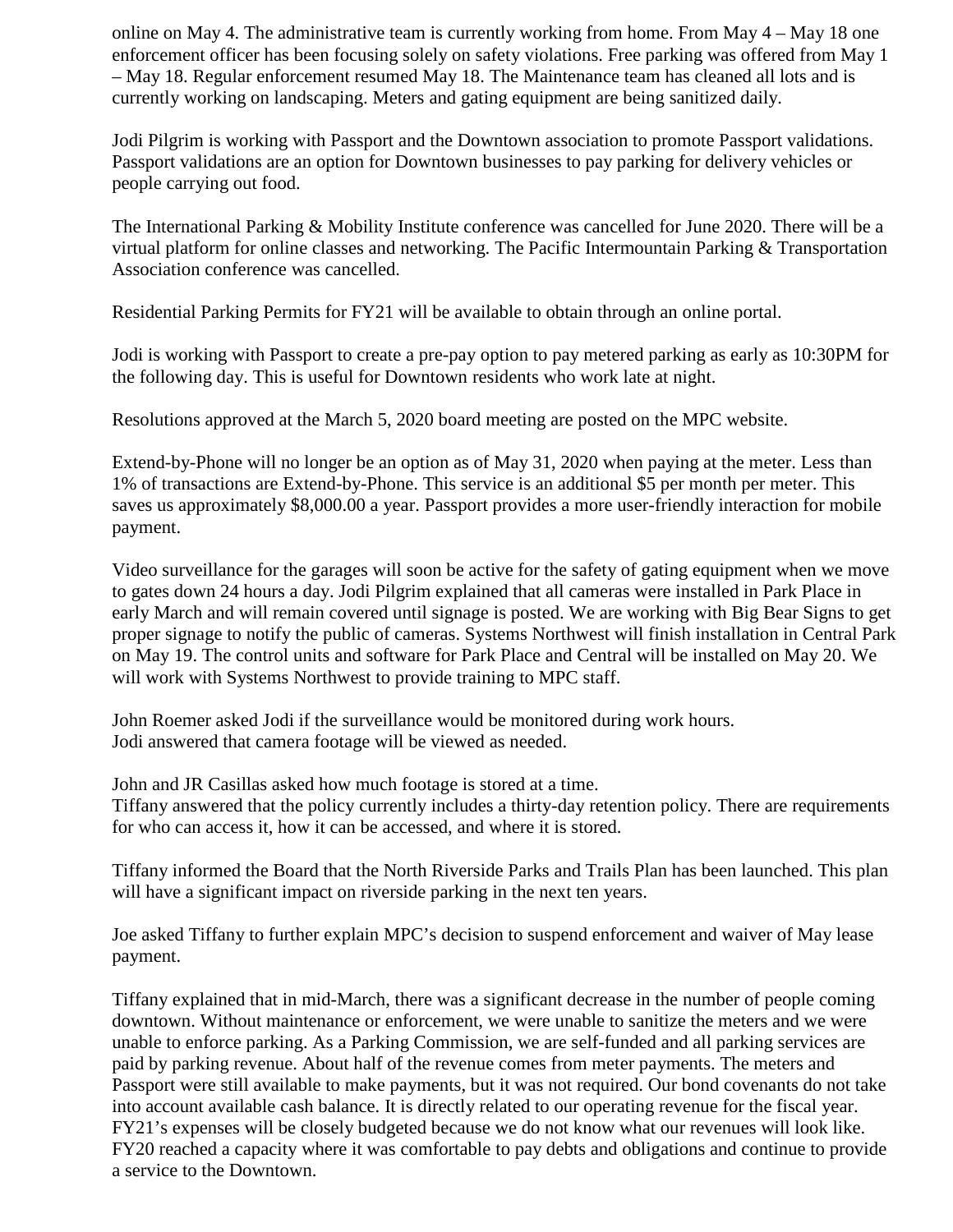John asked Tiffany if she had a sense of what percentage April's revenue may have dropped with closures.

Tiffany answered that it is significant. Jodi answered that our meter revenue was just over \$6,000.00 for April when normally it is over \$100,000.00.

Tiffany added to keep the meters online is \$9,000.00 per month.

Joe asked Tiffany what information she has heard from the Mayor's office about a fifth appointment of a board member. Tiffany has not received an update. A few interested individuals have contacted Tiffany and she forwarded them to the Mayor's office.

Pat Corrick requested that next meeting the board discuss contractors utilizing parking spaces.

# **9. Action Items**

# **10. Non-action Items**

- **a. New Business**
- **b. Old Business**
	- i. FY21 MPC Budget

Tiffany has revised the FY21 budget based on expenses and revenues. It will be important that MPC is cautious with expenses. There may be a decline with meter revenues because of a decreased tourist season. Individuals may continue working from home and that may result in a decrease of lease revenue. Tiffany has created four budget scenarios.

Scenario #1: This is the original budget discussed. The scenario includes retirements, union increases, and typical grants and contributions. It includes lease rate increases approved in March as scheduled on July 1, 2020. Meter revenue is estimated at \$75,000.00 per month. Ticket revenue is estimated at a reduced average of \$20,000.00 per month. Scenario #1 ensures bond capacity coverage at 150% at 1.79%.

Scenario #2: This would keep lease rates at the current rate through the first quarter of FY21. At the end of the first quarter, rates would be increase. Everything else is the same as Scenario 1. Scenario 2 includes making grants and contributions to Transportation Demand Management (TDM). Scenario #2 ensures bond capacity coverage at 150% at 1.86%.

Scenario #3: Includes no change in lease rates until October 1, 2020. This scenario adds an additional Parking Enforcement Officer (PEO) previously discussed. This includes the Downtown Officer in addition to TDM. Scenario #3 ensures bond capacity coverage at 150% at 1.68%.

Scenario #4: Includes lease rate increases effective October 1, 2020, one additional PEO, Downtown officer, and \$30,000.00 contribution to Missoula Downtown Association. Scenario #4 ensures bond capacity coverage at 150% at 1.62%.

Joe Easton asked Tiffany for a worst-case scenario that supports our bond capacity coverage. Pat Corrick is interested in reviewing a scenario where we do not meet our debt service coverage. Pat would like to see a monthly scenario. Joe would like to see our bond council's opinion in a scenario where we would need to supplement our coverages if they are unable to be met.

John Roemer agreed with Joe and Pat.

Joe asked Tiffany if we need an approved budget by July 1. Tiffany answered no. It is usually after July 1. We have not received the budget schedule yet.

Jim Galipeau offered that JCCS could provide monthly spreadsheets to complete scenarios.

Joe wants to ensure the Mayor's office is informed of MPC's decisions.